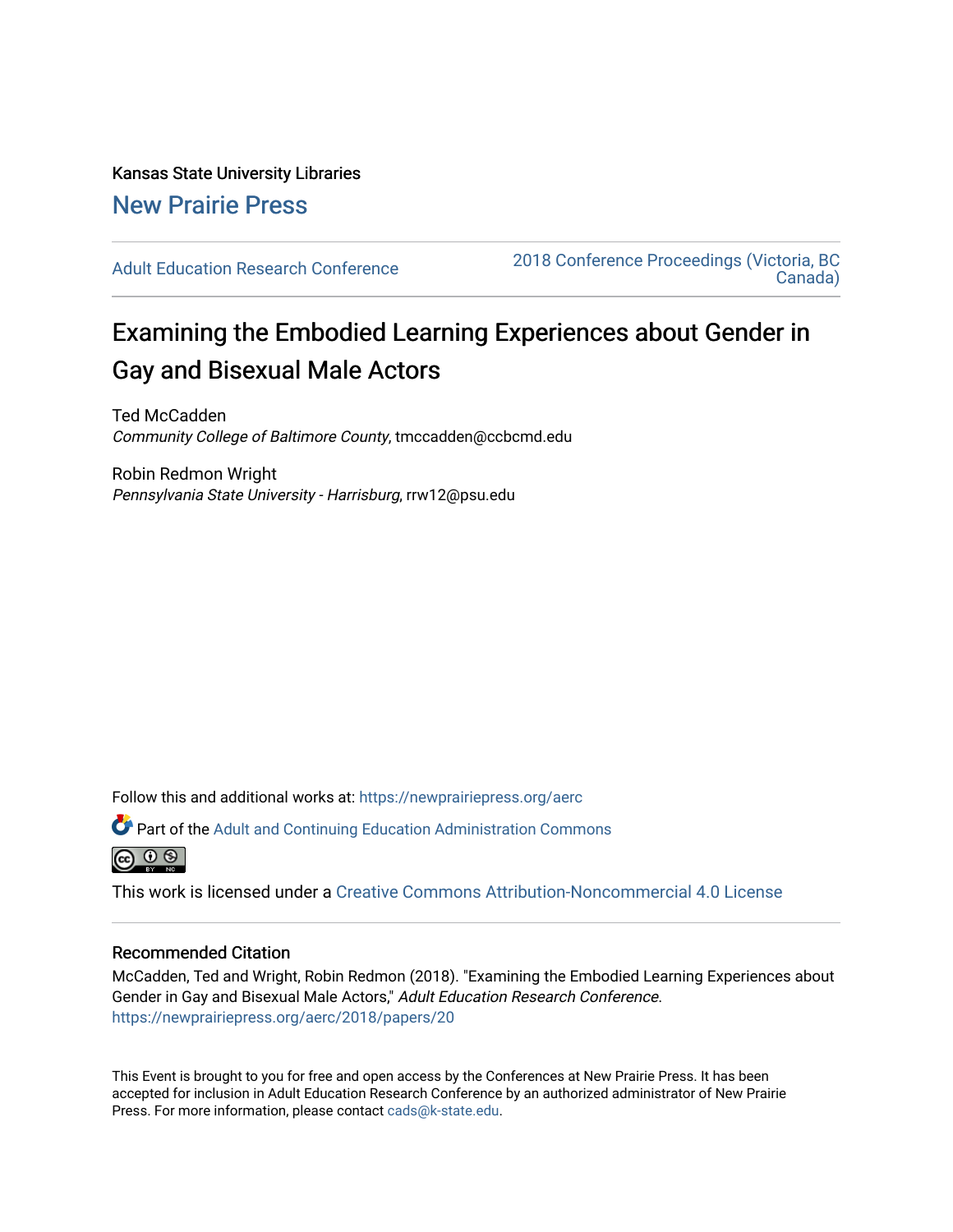#### **Adult Education Research Conference 2018, University of Victoria, Canada, June 7-10**

# **Examining the Embodied Learning Experiences about Gender in Gay and Bisexual Male Actors**

Ted McCadden Community College of Baltimore County

Robin Redmon Wright Pennsylvania State University – Harrisburg Robin Redmon Wright

**Abstract:** Using the theoretical frameworks of embodied learning and gender performativity, we examine the narratives of nine other-than-heterosexual adult male actors for their experiences of gender identity development through theatre performance.

Actors communicate with each other and with their audiences through their bodies. An actor's body becomes what Gilbert (1994, p. 477) has called a "sign-vehicle"-- the primary channel through which a performer communicates her or his unspoken feelings, intentions, and messages. Just as an actor portrays herself or himself differently to express polar emotions of joy and grief, she or he may embody gender differently to convey traits of a character. The purpose of this analysis is to explore the embodied learning about gender identity in male actors who identify as gay or bisexual. We sought to understand the ways participants intentionally explored gender through acting, and how they made meaning of that process. The data analyzed here, nine narratives of male actors who identify as other-than-heterosexual, were collected in the context of a larger study of sexual identity development (McCadden, 2015). Within that study, a pervasive theme of embodied learning emerged. This analysis revisits those narratives to explore the relationship between embodied experience of gender in performance and the actor's own meaning-making around sexual identity. This analysis is informed primarily by Clark and Rossister's (2007) framing of theatre as embodied storytelling in a narrative context, and contributes to the literature in adult education that connects adult identity with embodied learning and knowing.

#### **Research Methodology**

As theatre is embodied storytelling, we chose a narrative design for this study of theatre artists. The original data were collected using narrative data collection strategies defined by Chase (2005) and Clark and Rossiter (2007). Clandinin and Connelly (2000) provided the framework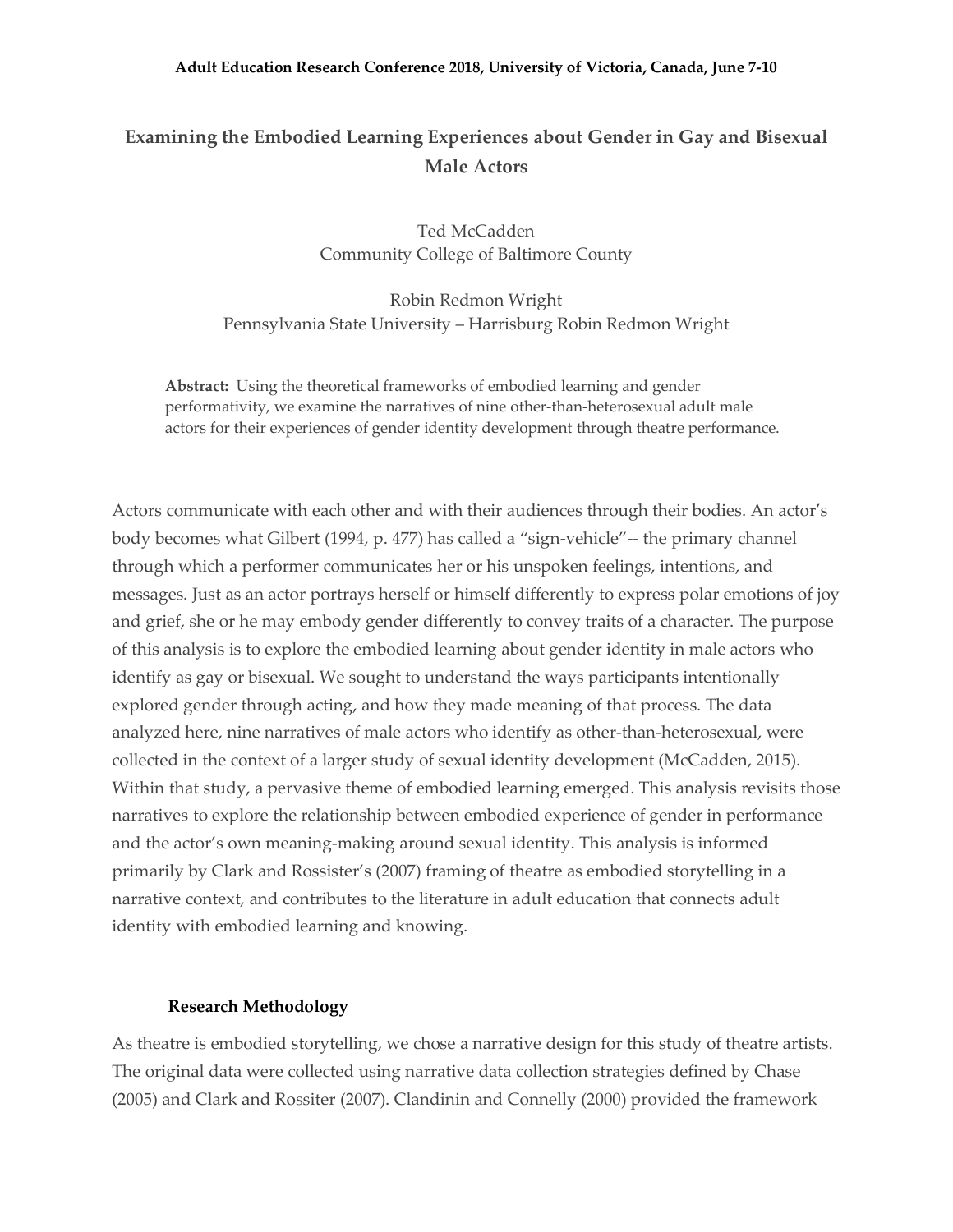for data analysis and co-construction of the nine written narratives. For this analysis, we revisited the theme of embodied learning, present in each of the narratives, to more closely examine how embodied learning contributed to the actor's understanding of his sexual identity.

#### **Survey of the Literature**

#### **Embodied Learning**

Lawrence (2012) frames embodied learning as the most innate means of knowing. Embodied learning and knowing are, then, foundational to the earliest experiences of development. With the development of language as a means to understand the world, rationality and logic are privileged over the somatic and spiritual experiences of knowing and learning through the body. Michelson (2015) asserts that the body is a primary site of knowing, with much of our learning taking place through lived and embodied experiences. Lawrence (2012) takes to task the separation of the mind and body by re-visiting intuitive, body-based experience as a way of understanding adult learning, pointing out that the separation of mind and body in the framework of adult learning has led many to discount the importance of our lived experiences. Moreover, Michelson (2015) urges researchers to heed the "return of the body to theories of experiential learning" (p. 191). She further argues that we must "acknowledge that there is no final separation between one's own body and the broader socio-material world" (p. 191). People learn through their bodies as they experience the world around them. In the performance arts, it is well-established that the body is one of the primary means of communication. A character is mere words, imagined but unseen, on a page until the performer—dancer, actor, singer—brings the character to life. Even before the actor speaks on stage, the audience has formed an impression of the character from the way he or she moves, emotes, or shares space on the state. One important facet of character development on stage is the performance of gender, or the way in which the actor conveys gender roles to the audience.

#### **Performance of Gender**

At birth, parents and others ascribe gender roles to infants based upon assumptions made from the biological sex of the child, inextricably linking sex and gender (Butler, 1990, 1993). In the theatre literature, sex and gender performance are likewise conflated (Bosson, Taylor, & Prewitt-Freillino, 2006; Clum, 1999; Gilbert, 1994; Knapp, 2006). Following Butler's theory of gender as performative (1990), this study presents evidence linking the embodied experience of performing gender on stage with sexual identity development.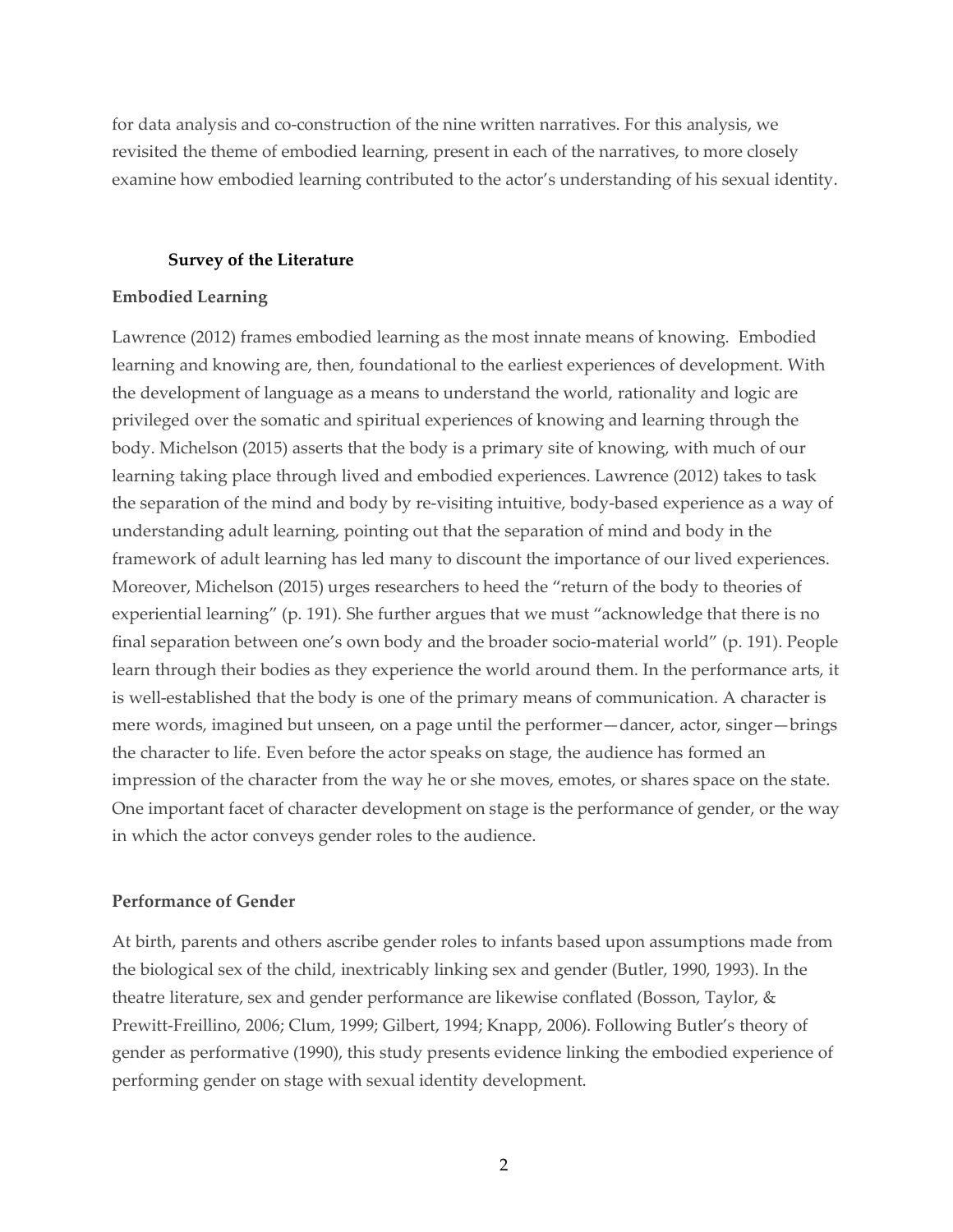By framing gender as the performance of a "corporeal style" through which the individual reinforces (or confronts) social norms, Butler (1990, p. 139) further reinforces the link between the body, acting, and gender. She asserts that, as in the example of the actor bringing to life a character from the script, gender is constructed in language and enacted by the body. Gender can be either performed in accordance with social expectations through dress, mannerisms, movement, and voice, for example, or can be mis-performed (Butler, 1990, 1993). The misperformance of gender, such as drag performance, intentionally frames gender as the unit of analysis and provides a space for the examination of gender.

Butler (1993) suggests that theatre can provide an accessible lens to examine the politics of gender and connection between queer identities and gender performance. She admonishes theatre artists to unpack the gendered norms of performance to embody political statements. Similarly, Clum (1999) describes the performative power of mainstream theatre to raise awareness of the politics of gender. Lawrence and Butterwick (2007) also position theatre as an embodied means of examining oppression in the conscious experience and of contemplating alternative perspectives. Anumudu (2017) expands upon this understanding to illustrate, within the practice of adult education, the role that embodied learning through theatre performance can have in personal meaning-making. Likewise, Gallagher (2002) illustrates that the performance of gender can be transformative in the actor's own understanding of identity. Using this frame, we examined the participant narratives for evidence of learning and gender identity development through embodied performance.

## **Summary of Findings**

Analysis of the nine narratives yielded three major themes around embodied learning and gender performativity: i) links between gender and sexuality, ii) gendered movement, and iii) the voice as an expression of gender. In this section, we will present examples from the participants' narratives to illustrate each of these major themes.

## **Links between embodying gender and sexual identity**

Tobin and Tisdell (2015) argue that embodied learning can only be achieved when adults are fully conscious of "the role of the body in what they are doing" (p. 227). Actors automatically do this as part of their craft. Hence, several participants in the original study described an awareness of a significant link between embodying a gender on stage and their perceptions of sexual identity. For some participants, this was a liberatory experience, while for others, it was a marginalizing experience. Within this discussion, two distinct subthemes emerged: dysphoria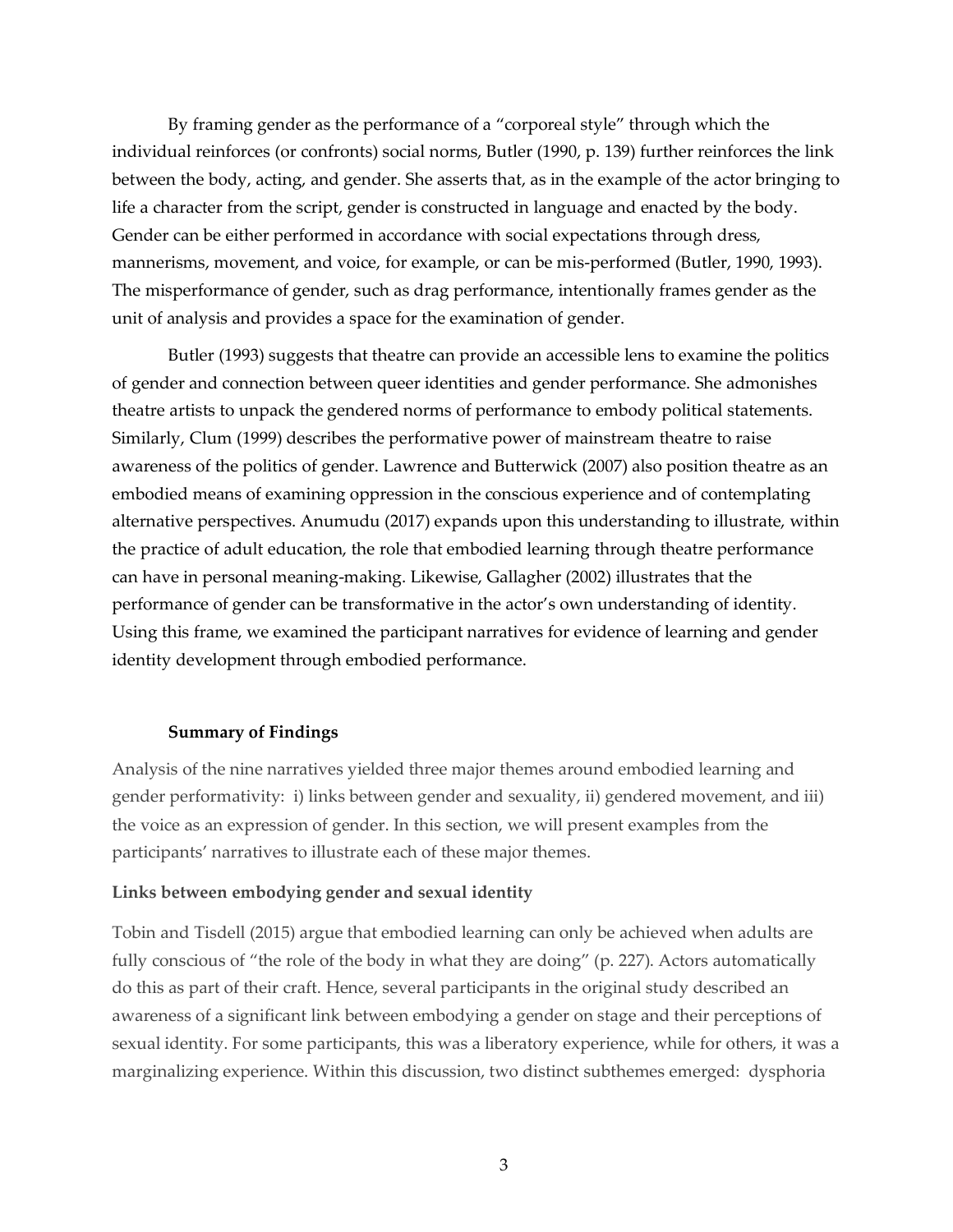between body image and perceived sexual identity, and the importance of embodying the gender of any character they play.

**Body image and perceived sexual identity.** Universally, participants in this study described a link between their bodies and their perceived sexual identity, conflating an embodied masculine experience with heterosexual identity, and privileging masculinity over femininity. Sean, for example, related that "if I'm really going to go for Broadway, I need to go to the gym; I need to have a 6-pack…like those are requisites now" for being perceived as adequate for male lead roles. While, for Sean, this initially resulted in some anxiety about how he is perceived by directors (and subsequently by the audience), he used his acting practice to resolve those emotions. He recalls, "I don't think I am who I am without theatre training…as a gay man or just as a man in the world. I think the theatre training is what allowed me to construct who I am and my outlook". Similarly, Ted described a disconnect between his stature as "built like a football player" and his identity as a gay man, as if they were incompatible. He described acting as a way to discover (learn) "how to act more male".

**Embodying the gender of a character.** Seven of the nine participants in this study described a conscious effort to embody more masculine gender role for a character than they perceived that they lived in their daily lives. Jon, a Latino dancer in his mid-20s, describes the struggle of playing the role of a stereotypical jock, "[it's] always for me been a struggle to embody being physically a jock…I was trying to gain like 180 pounds in my mind…what's what I was doing, which was the dumbest thing ever." In this instance, Jon realized the impossibility of being physically larger; rather, he used this experience to explore who he was and how else to embody that role. Similarly, Sean describes a role that he is currently playing, a man in the military. He states that "I've created my own perception that I need to 'butch it up' and be less gay for this role." While he felt that the stereotyped straight role forced him to physically act in a very different way, he framed this as a positive experience, suggesting that "I have to give up some of the flair and class of who I am" to perform the heterosexual stereotype. Exploring the spectrum of gay and straight stereotypes has resulted in a more positive framing of his identity.

Conversely, several participants talked about the experience of playing a gay character, and how they felt as if they needed to act more femininely than they present off-stage to portray the sexual identity of the character, often in dress and mannerisms. Dan, Aundra, Sean, and Lee used the term "flamboyant" to describe how they might approach portraying a gay male character. Aundra framed his acting practice as a space of vulnerability to explore different identities and presentation of identity to see what is comfortable---a liminal space that is less readily available to those who are not actors. While Sean and Aundra described this as a liberating experience, and Dan used neutral language, Lee spoke very negatively of the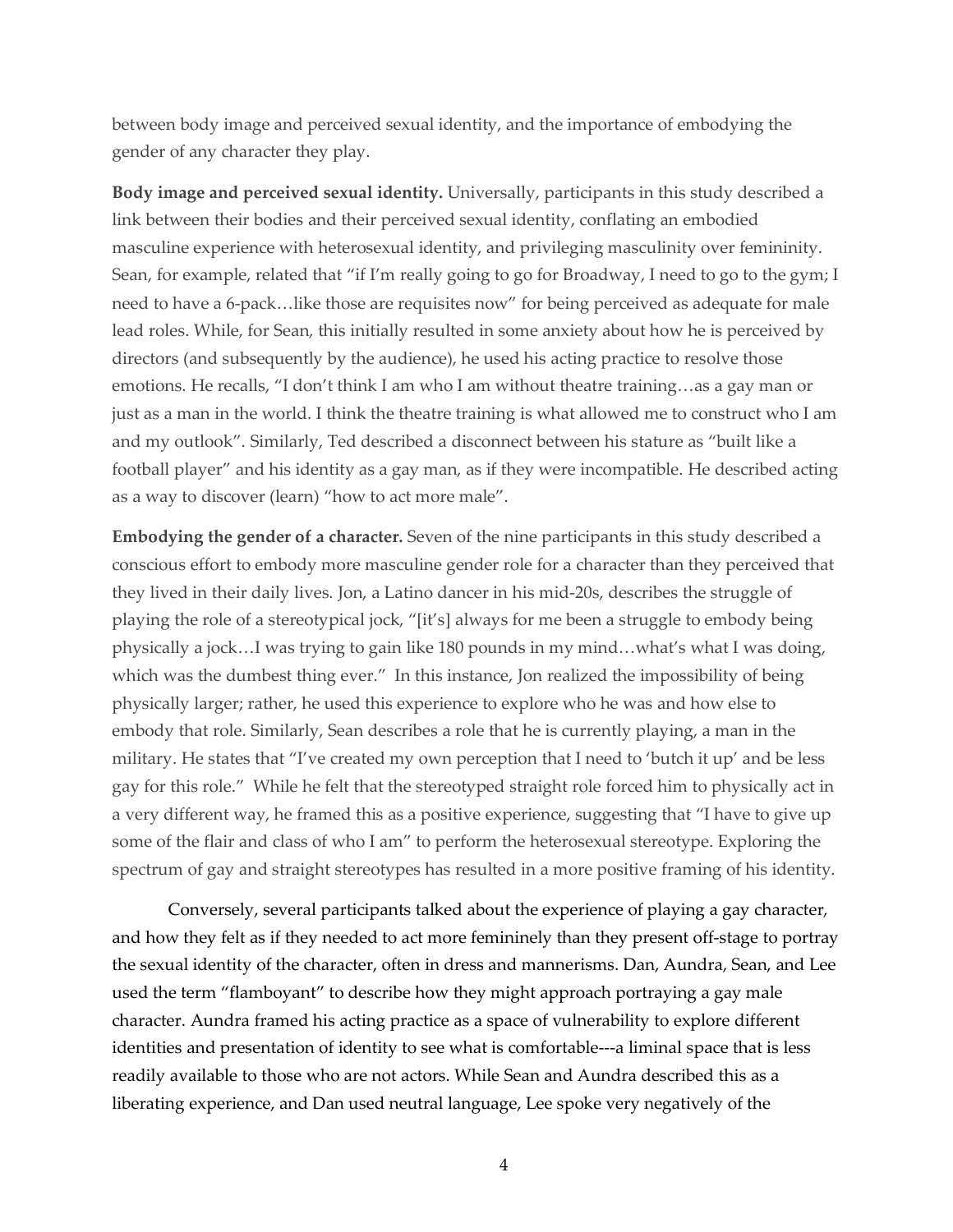experience of playing a gay male character, asserting that "I don't go out for those roles". While Lee has explored the performance of gay stereotypes, he views this as a problematic dichotomy and has rejected gay stereotypes, framing men who are perceived as gay to be "acting like women".

**The embodied experience of gendered movement.** Participants cited movement as an influence on their embodied experience of gender identity almost universally; in particular, the connection between movement and emotional reactions to the gendered experience. Ted most deeply connected on an embodied experience of emotion as he studied and experienced movement. He talked of finding peace in how his body was "grounded" through movement, and it was through the exploration of movement that he was able to come to terms with his sexual identity in a physical way. He recalls, "I was definitely a late bloomer as far as sexuality was concerned, and I do think like going through movement classes and being more grounded and more centered in my pelvis, all the sudden awakened this whole thing that was like 'wow, what do I do with this?"'. This resulted, for Ted, in "a lot of breakthroughs for myself....because of movement and accessing emotions [through movement studies". Aundra, Sean, Aaron, and Jon each talked about a more flamboyant style of movement when portraying a gay character, and making a conscious effort to move in a more masculine way when trying to play straight, whether on stage or in their daily lives. For them, the deliberate performance of stereotyped gay male roles provided a dichotomous exploration of gay against straight that they were not able to access prior to their theatre work. Andy describes being more 'playful' in his movements when he attempts to embody a gay male identity. He illustrates this dichotomy using the character Brad from the Rocky Horror Show, showing that Brad moves from being "prudish and regimented" in his movement to "flamboyant and playfully swinging with the best of 'em" in the end.

**The voice as an embodied expression of gender.** For some participants, the voice was a site of embodied learning in their perceived connections between the voice and gender. Sean, for example, felt that a stereotypically gay voice or pattern of speech is limiting to the actor. He recalled that "I have to do lots of work vocally to not sound so gay…some of what I consider to be the class and sophistication and flare that I love about myself that isn't accepted in heterosexual society." Ted, on the other hand, describes his voice as "masculine and stereotypically heterosexual". He recognizes and labels the heterosexual privilege that he enjoys in part due to his overly masculine voice. Conversely, he finds that his deep voice and masculine presentation prevent him from being cast in gay roles.

Lee and Aaron, on the other hand spoke derisively about stereotyped gay male speech patterns. Aaron felt like he didn't fit in with his theatre friends in college because he didn't "talk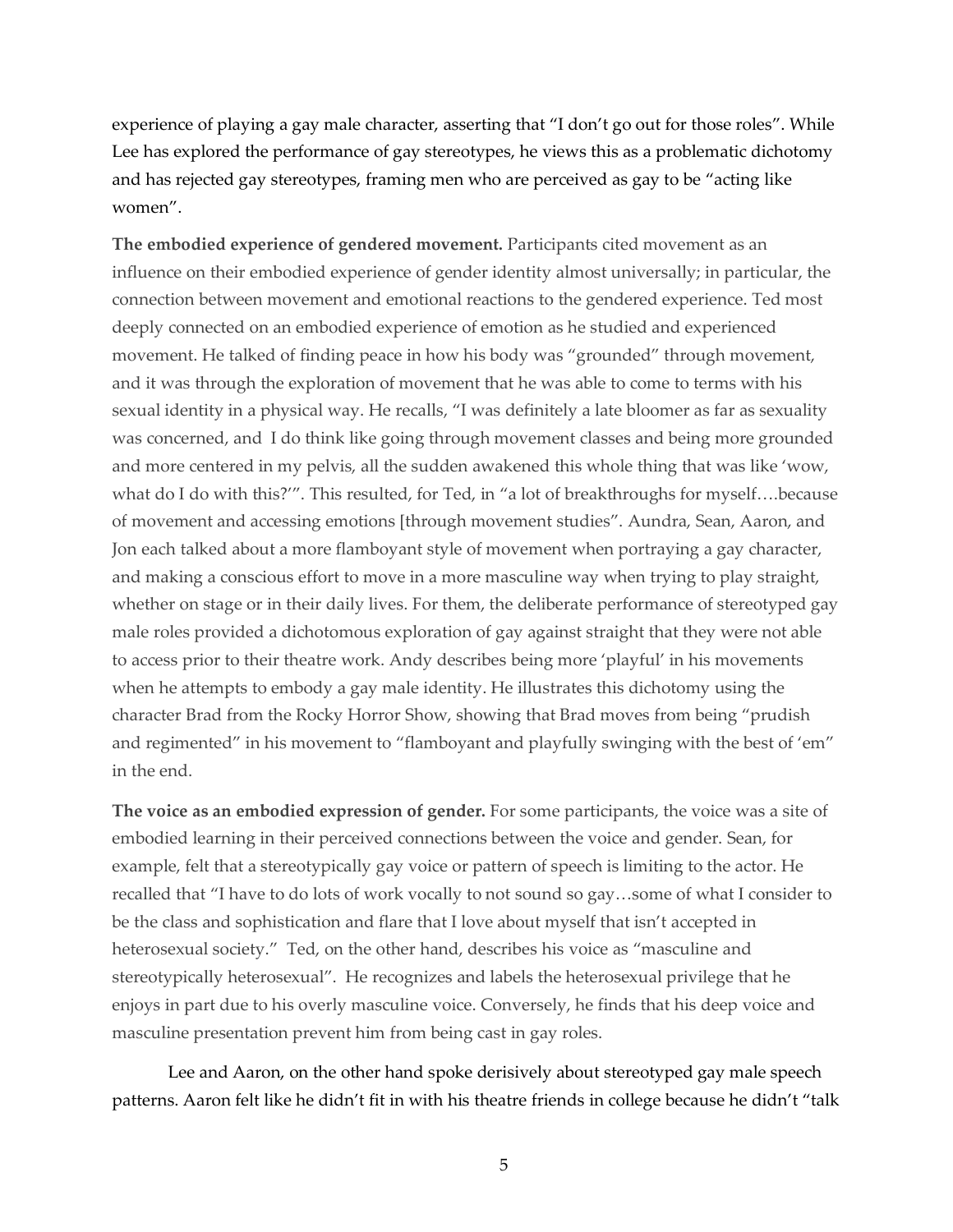with a lisp or use the word 'fierce'". For Aaron, this amplified the identity crisis that he described in the original study. He felt conflicted because his sexual identity didn't fit social expectations; it was through acting that he was able to introspect and find comfort in his identity. Several times, Lee used unkind language about men who say "hey girl" or "talk like they don't have balls". He also described monitoring his voice as a teen and young adult as an attempt to hide his gay identity from his family and peers. Lee, it seems, has used acting to reinforce problematic stereotypes and believes that others should learn to 'act' something that they aren't.

#### **Analysis**

In the original study (McCadden, 2015), each of the participants' stories were presented as individual narratives, followed by a thematic analysis. Here, we further explore the embodied learning theme, and connect it to literature in both theatre and adult education.

All of the participants' narratives illustrate Butler's (1993) notion of gender as performance but some, like Lee, are unable to resist hegemonic norms and make a political statement as Butler suggests (1993). This is evident throughout each theme—from the purposeful performance of gender, gendered movement, and use of the voice to portray male heterosexual gender identity, or the misperformance of traditional male traits to explicitly demonstrate a gay male identity. This further reinforces the conflation of gender roles and sexual identity rife within the theatre (Bosson, Taylor, & Prewitt-Freillino, 2006; Clum, 1999; Gilbert, 1994; Knapp, 2006).

Sean, Ted, Lee, and Jon's descriptions of their physical bodies as a site of sexual identity (without movement or voice) connect directly to Gilbert's (1994) discussion of the body of male actors as a "sign-vehicle" for the actor to communicate (p. 477). Similarly, most of these men politicized their embodied experiences in reflection of Clum's (1999) discussion of the body in mainstream theatre as a means of politicizing gender. This is further evident in each of the participants' narratives, whether describing their bodies, movement, or use of the voice, as they shifted their stories from the personal to the political in describing their identity as gay or bisexual men in their daily lives.

#### **Implications of the Study**

This analysis holds significant implications for adult education. As theatre is often employed as a strategy for teaching adults (Bates, 1996), this study provides one example of how adult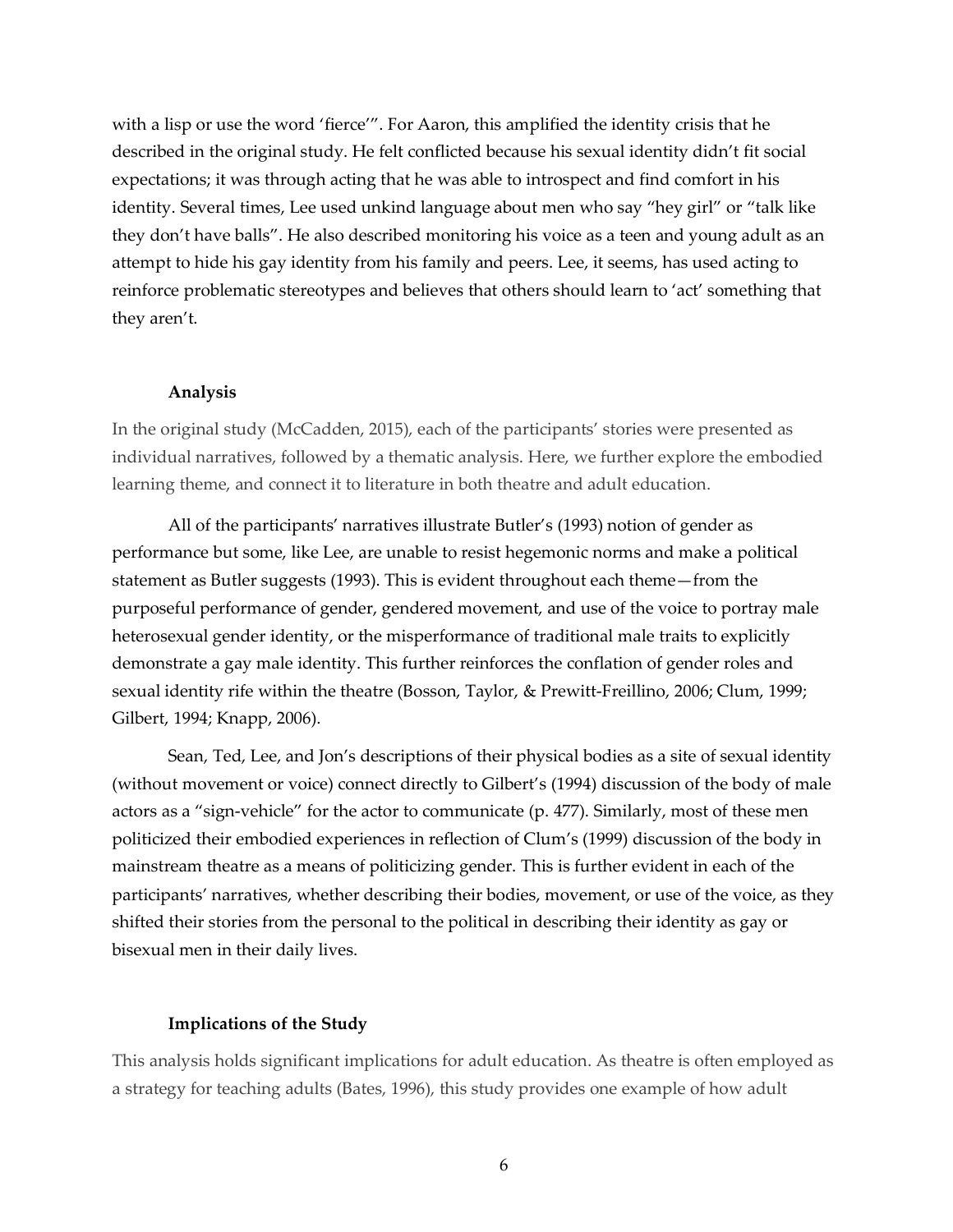educators might use acting strategies and role play to create space for embodied learning to explore a variety of issues around identity and positionality. Through the liminal spaces created in the acting process, adult learners have an opportunity to bring to the surface issues that might otherwise remain unquestioned (Lawrence & Butterwick, 2007).

Following the work of Butterwick and Selman (2012), this study illustrates how acting can be used as a means to explore sexual identity in the study of adult development. This study bridges the disparate literature in acting pedagogy, sexual identity development, and embodied learning to illustrate how the body can be a site of adult identity exploration that might emerge through the practice of acting. Understanding the relationship between identity formation and performance may provide educators with insight on ways theatre can operate to provide a liberatory space for development. The propensity for theatre to impact learning and development suggests that the role of the director could be critical in the learning experiences of the actor.

In the adult education literature, this study provides an additional illustration of theatre as an embodied means of exploring narrative, supporting the work of Clark and Rossiter (2007), and provides an additional illustration of Lawrence's (2012) work on the body as a site of learning about one's self. Finally, this study calls for a revised acting pedagogy in which exploration of the embodied experience is linked to critical reflection for the actor, particularly as the actor explores gender and sexual identity.

#### **References**

- Anumudu, C. (2017). Embodied learning as a tool for meaning-making: A Forum Theatre training. (Doctoral dissertation). Texas State University: San Marcos, TX
- Bates, R. A. (1996). Popular theatre: A useful process for adult educators. *Adult Education Quarterly, 46*(4), 224-236.
- Bosson, J. K., Taylor, J. N., & Prewitt-Freillino, J. L. (2006). Gender role variations and identity misclassifications: The roles of audience and actor variables. *Sex Roles, 55,*13-24.
- Butler, J. (1993). *Bodies that matter: On the discursive limits of sex.* New York: Routledge.

Butler, J. (1990). *Gender trouble: Feminism and the subversion of identity.* New York: Routledge.

Butterwick, S. & Selman, J. (2012). Embodied knowledge and decolonization: Walking with theatre's powerful and risky pedagogy. In R. L. Lawrence (Ed). *New Directions for Adult and Continuing Education: Embodied Knowledge in Adult Education. 134,* pp. 61-69.